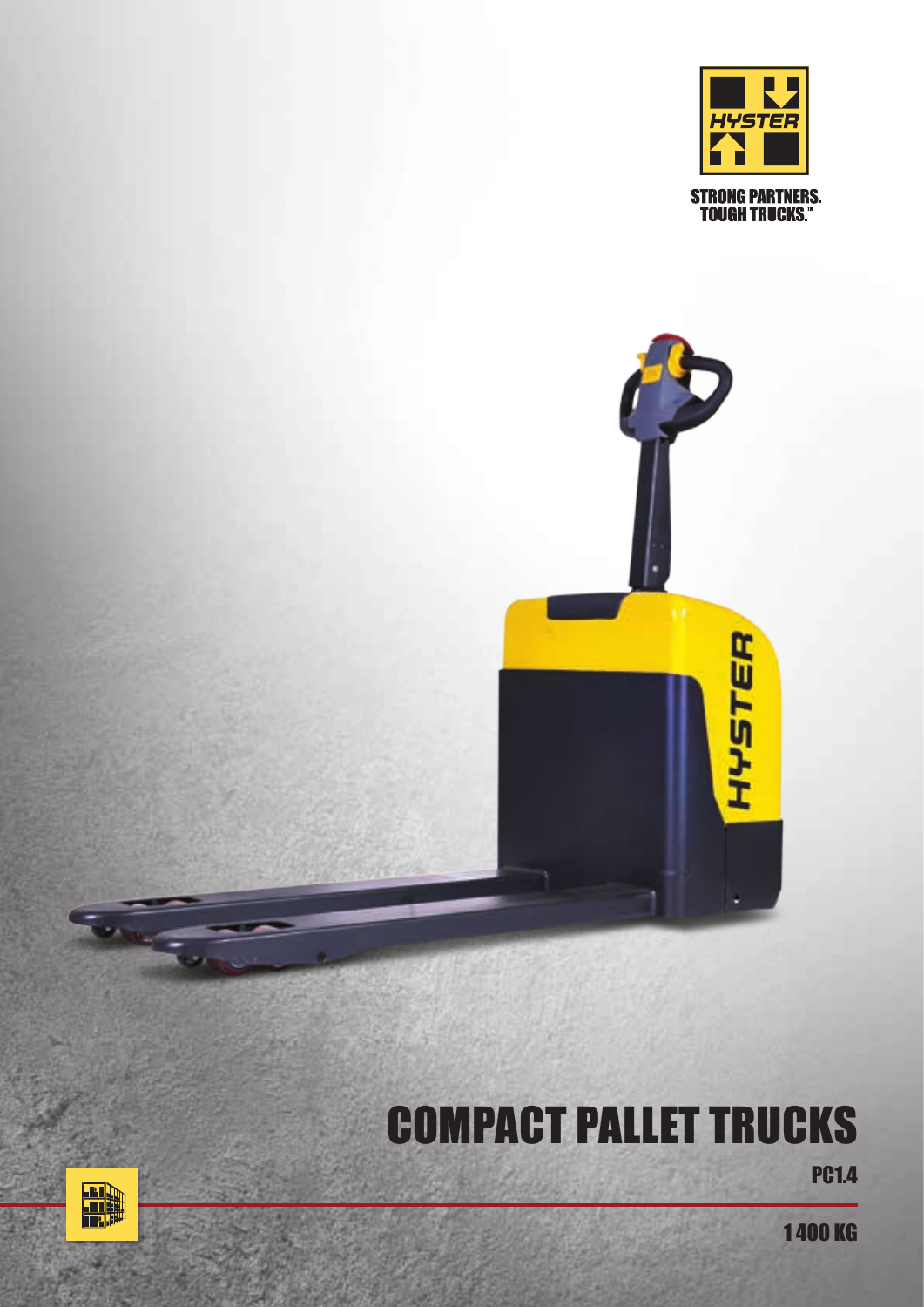### **PC1.4**

|                       | 1.1            | Manufacturer (abbreviation)                                                                                                      |                           | HYSTER             |         | 1.1            |                            |
|-----------------------|----------------|----------------------------------------------------------------------------------------------------------------------------------|---------------------------|--------------------|---------|----------------|----------------------------|
| DISTINGUISHING MARK   | 1.2            | Manufacturer's type designation                                                                                                  |                           | PC1.4              |         | 1.2            |                            |
|                       | 1.3            | Drive: electric (battery or mains), diesel, petrol, fuel gas                                                                     |                           | Electric (battery) |         | 1.3            | <b>DISTINGUISHING MARK</b> |
|                       | 1.4            | Operator type: hand, pedestrian, standing, seated, order-picker                                                                  |                           | Pedestrian         |         | 1.4            |                            |
|                       | 1.5            | Rated capacity / Rated load                                                                                                      | Q(t)                      |                    | 1.4     |                |                            |
|                       | 1.6            | Load centre distance                                                                                                             | $c$ (mm)                  | 600                |         | 1.6            |                            |
|                       | 1.8            | Load distance, centre of drive axle to fork                                                                                      | $x$ (mm)                  |                    | 886     |                |                            |
|                       | 1.9            | Wheelbase                                                                                                                        | $y$ (mm)                  |                    | 1152    |                |                            |
|                       |                |                                                                                                                                  |                           |                    |         |                |                            |
|                       | 2.1            | Service weight                                                                                                                   | kg                        |                    | 230     | 2.1            |                            |
| <b>WEIGHT</b>         | 2.2            | Axle loading, laden front/rear                                                                                                   | kg                        | 642                | 1088    | 2.2            | <b>NEIGHT</b>              |
|                       | 2.3            | Axle loading, unladen front/rear                                                                                                 | kg                        | 180                | 50      | 2.3            |                            |
| <b>TYRES, CHASSIS</b> |                |                                                                                                                                  |                           |                    |         |                |                            |
|                       | 3.1            | Tyres: solid rubber, superelastic, pneumatic, polyurethane front/rear                                                            |                           | Polyurethane       |         | 3.1            | TYRES, CHASSIS             |
|                       | 3.2            | Tyre size, front                                                                                                                 | $\emptyset$ (mm x mm)     | 195 x 55           |         | 3.2            |                            |
|                       | 3.3            | Tyre size, rear                                                                                                                  | $\varnothing$ (mm x mm)   |                    | 80 x 69 |                |                            |
|                       | 3.4            | <b>Additional wheels (dimensions)</b>                                                                                            | $\varnothing$ (mm x mm)   | 30 x 45            |         | 3.4            |                            |
|                       | 3.5            | Wheels, number front/rear $(x =$ driven wheels)                                                                                  |                           | $1x + 2/4$         |         | 3.5            |                            |
|                       | 3.6            | Tread, front                                                                                                                     | $b_{10}$ (mm)             | 470<br>480         |         | 3.6            |                            |
|                       | 3.7            | Tread, rear                                                                                                                      | $b_{11}$ (mm)             |                    |         | 3.7            |                            |
|                       |                |                                                                                                                                  |                           |                    |         |                |                            |
|                       | 4.4            | Lift                                                                                                                             | $h3$ (mm)                 |                    | 200     | 4.4            |                            |
|                       | 4.9            | Height of tiller arm in driving position min./max.                                                                               | $h_{14}$ (mm)             | 950                | 1310    | 4.9            |                            |
|                       | 4.15           | Height, lowered                                                                                                                  | $h_{13}$ (mm)             | 85                 |         | 4.15           |                            |
|                       | 4.19           | Overall length (pedestrian)                                                                                                      | I, (mm)                   | 1508               |         | 4.19<br>4.20   |                            |
|                       | 4.20           | Length to face of forks (pedestrian)                                                                                             | $l_2$ (mm)                |                    | 358     |                |                            |
| <b>DIMENSIONS</b>     | 4.21           | <b>Overall width</b>                                                                                                             | $b_1/b_2$ (mm)            |                    | 685     | 4.21           | <b>DIMENSIONS</b><br>4.22  |
|                       | 4.22           | Fork dimensions DIN ISO 2331                                                                                                     | $s/e/I$ (mm)              | 53<br>160          | 1150    |                |                            |
|                       | 4.25           | <b>Outside Fork Width</b>                                                                                                        | $b_{n}$ (mm)              | 550                |         | 4.25           |                            |
|                       | 4.32           | Ground clearance, centre of wheelbase                                                                                            | $m2$ (mm)                 | 32                 |         | 4.32           |                            |
|                       | 4.33<br>4.34.1 | Load dimension $b$ 12 $\times$ 16 crossways                                                                                      | $b_{12} \times l_g$ (mm)  | 1000 x 1200        |         | 4.33           |                            |
|                       | 4.34.2         | Aisle width for pallets 1000mm x 1200mm crossways (pedestrian)<br>Aisle width for pallets 800mm x 1200mm lengthwise (pedestrian) | Ast (mm)<br>Ast (mm)      | 2131               |         | 4.34.1         |                            |
|                       | 4.35           | Turning radius (pedestrian)                                                                                                      | Wa (mm)                   | 2029<br>1320       |         | 4.34.2<br>4.35 |                            |
|                       |                |                                                                                                                                  |                           |                    |         |                |                            |
|                       | 5.1            | Travel speed, laden/unladen                                                                                                      | km/h                      | 5.3                | 5.8     | 5.1            |                            |
|                       | 5.1.1          | Travel speed, laden/unladen, backwards                                                                                           | km/h                      | 5.3                | 5.8     | 5.1.1          |                            |
|                       | 5.2            | Lift speed, laden/unladen                                                                                                        | m/s                       | 2.25               | 3.32    | 5.2            | <b>PERFORMANCE DATA</b>    |
| PERFORMANCE DATA      | 5.3            | Lowering speed, laden/unladen                                                                                                    | m/s                       | 2.37               | 1.90    | 5.3            |                            |
|                       | 5.8            | Max. gradeability, laden/unladen                                                                                                 | $\%$                      | 5/15               |         | 5.8            |                            |
|                       | 5.10           | Service brake                                                                                                                    |                           | Electric           |         | 5.10           |                            |
|                       |                |                                                                                                                                  |                           |                    |         |                |                            |
| ≣<br>ELECTRIC - EN    | 6.1            | Drive motor S2 60 minute rating                                                                                                  | kW                        |                    | 0.9     | 6.1            |                            |
|                       | 6.2            | Lift motor, S3 15% rating                                                                                                        | kW                        | 0.8                |         | 6.2            | E                          |
|                       | 6.3            | Battery according to DIN 43531/35/36 A,B,C, no                                                                                   |                           | n <sub>0</sub>     |         | 6.3            |                            |
|                       | 6.4            | Battery voltage/nominal capacity K5                                                                                              | (V)/(Ah)                  | 24/80              |         | 6.4            |                            |
|                       | 6.5            | <b>Battery weight</b>                                                                                                            | kg                        | 49                 |         | 6.5            | <b>CTRIC-ENGINE</b>        |
|                       | 6.6            | Energy consumption according to VDI cycle                                                                                        | kWh/h at number of cycles | on request         |         | 6.6            |                            |
| DRIVE/LIFT            | 8.1            | Type of drive unit                                                                                                               |                           | MOSFET             |         | 8.1            |                            |
|                       |                |                                                                                                                                  |                           |                    |         |                |                            |
|                       | 10.7           | Sound pressure level at the driver's seat                                                                                        | dB(A)                     |                    | 70      | 10.7           |                            |
|                       |                |                                                                                                                                  |                           |                    |         |                |                            |

Specification data is based on VDI 2198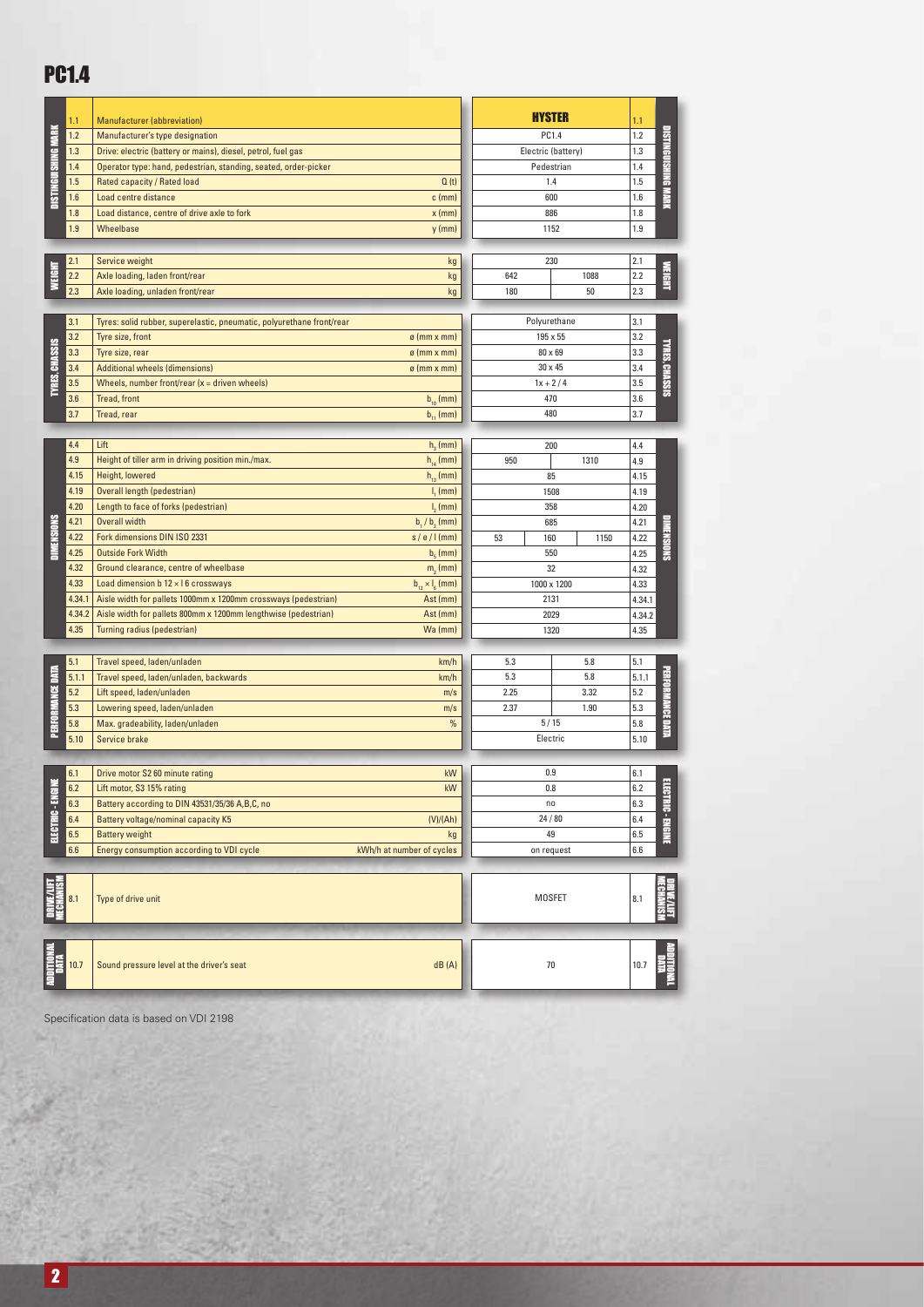### TRUCK DIMENSIONS



### PRODUCT FEATURES

#### **DEPENDABILITY**

- MOSFET DC Combi controller for traction and hydraulic controls.
- $\blacksquare$  Hour meter and battery discharge indicator.
- $\blacksquare$  Welded fork construction makes them highly resistant to torsion and heavy loads.
- $\blacksquare$  In case of collision components and batteries are protected with special designed cover.

#### **PRODUCTIVITY**

- $\blacksquare$  Reinforced compact chassis design to improve accessibility.
- $\blacksquare$  Operator-friendly tiller head controls for productive load handling.
- $\square$  Standard anti-roll back system.
- $\blacksquare$  Stabilizing wheels to maximize stability when turning.
- Double load wheels and exit/entry roller to optimize pallet handling.

#### **ERGONOMICS**

- **Exponomically tiller head** designed for maximum operator comfort.
- **Low effort controls ergonomically** placed to reduce operator fatigue.
- Adjustable performance setting to suit specific operation conditions.
- $\blacksquare$  Responsive butterfly switches control travel direction, speed and braking allow a smooth start, controlled braking and acceleration.
- Creep-speed function for manoeuvring in dense areas

#### NOTE:

Specifications are affected by the condition of the vehicle and how it is equipped, as well as the nature and condition of the operating area. If these specifications are critical, the proposed application should be discussed with your dealer.

#### **NOTICE**

Care must be exercised when handling elevated loads. When the carriage and/or load is elevated, truck stability is reduced. It is important that mast tilt in either direction be kept to a minimum when loads are elevated. Operators must be trained and adhere to the instructions contained in the Operating Manual.

Hyster products are subject to change without notice. Lift trucks illustrated may feature optional equipment.

#### **Safety:**

This truck conforms to the current EU requirements.

#### COST OF OWNERSHIP

- **n** On board charger for on-site recharge.
- **n** Optimized battery packs to ensure maximum time of operation.
- $\blacksquare$  Easy access to motor and key components to reduce downtime.

#### **SERVICEABILITY**

- $\Box$  Quick accessibility for exchange of batteries.
- $n$  Maintenance free sealed batteries.